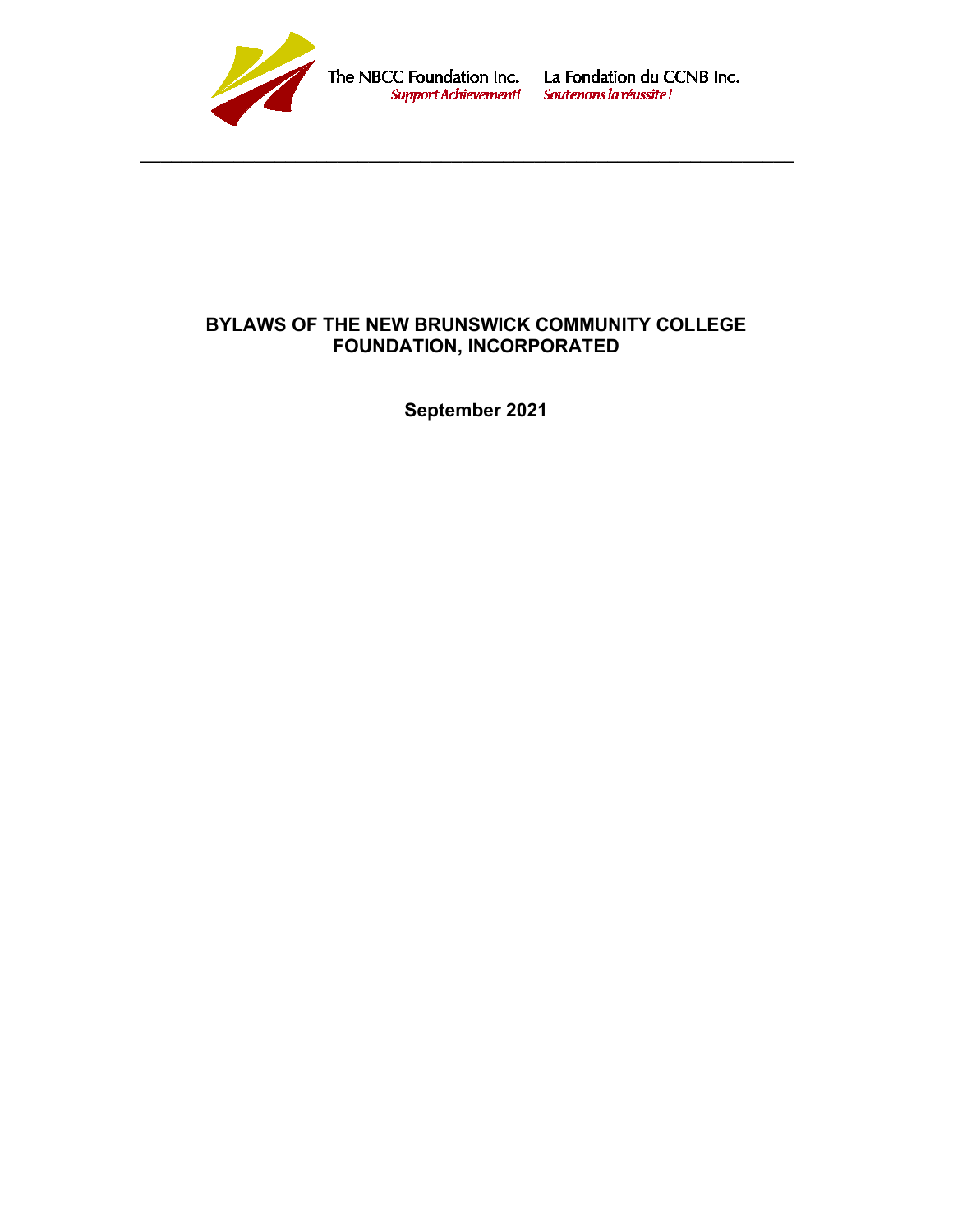

# **TABLE OF CONTENTS**

| <u>PART</u>            | <b>TITLE</b>                                                                                 | <b>PAGE</b>    |
|------------------------|----------------------------------------------------------------------------------------------|----------------|
| 1.                     | Interpretation                                                                               | $\overline{2}$ |
| 2.                     | Purposes of the Foundation                                                                   | 3              |
| 3.                     | <b>Board Members</b>                                                                         | 3              |
| 4.                     | <b>Proceedings of Board Members</b>                                                          | 5              |
| 5.                     | Committees                                                                                   | $\overline{7}$ |
| 6.                     | <b>Annual General Meetings</b>                                                               | 8              |
| 7 <sub>1</sub>         | <b>Officers and Employees</b>                                                                | 8              |
| 8.                     | Transactions of the Affairs of the Foundation                                                | 10             |
| 9.                     | <b>Fiscal Year</b>                                                                           | 12             |
| 10.                    | <b>Interest of Board Members, Committees</b><br>Members, Officers and Employees              | 12             |
| 11.                    | Security and Indemnity of Board Members,<br><b>Committee Members, Officers and Employees</b> | 13             |
| 12.                    | Deposit Account                                                                              | 14             |
| 13.                    | Auditor                                                                                      | 14             |
| 14.                    | <b>Bylaws</b>                                                                                | 15             |
| 15.                    | Winding-up                                                                                   | 15             |
| SCHEDULE "A" - Banking |                                                                                              | 16             |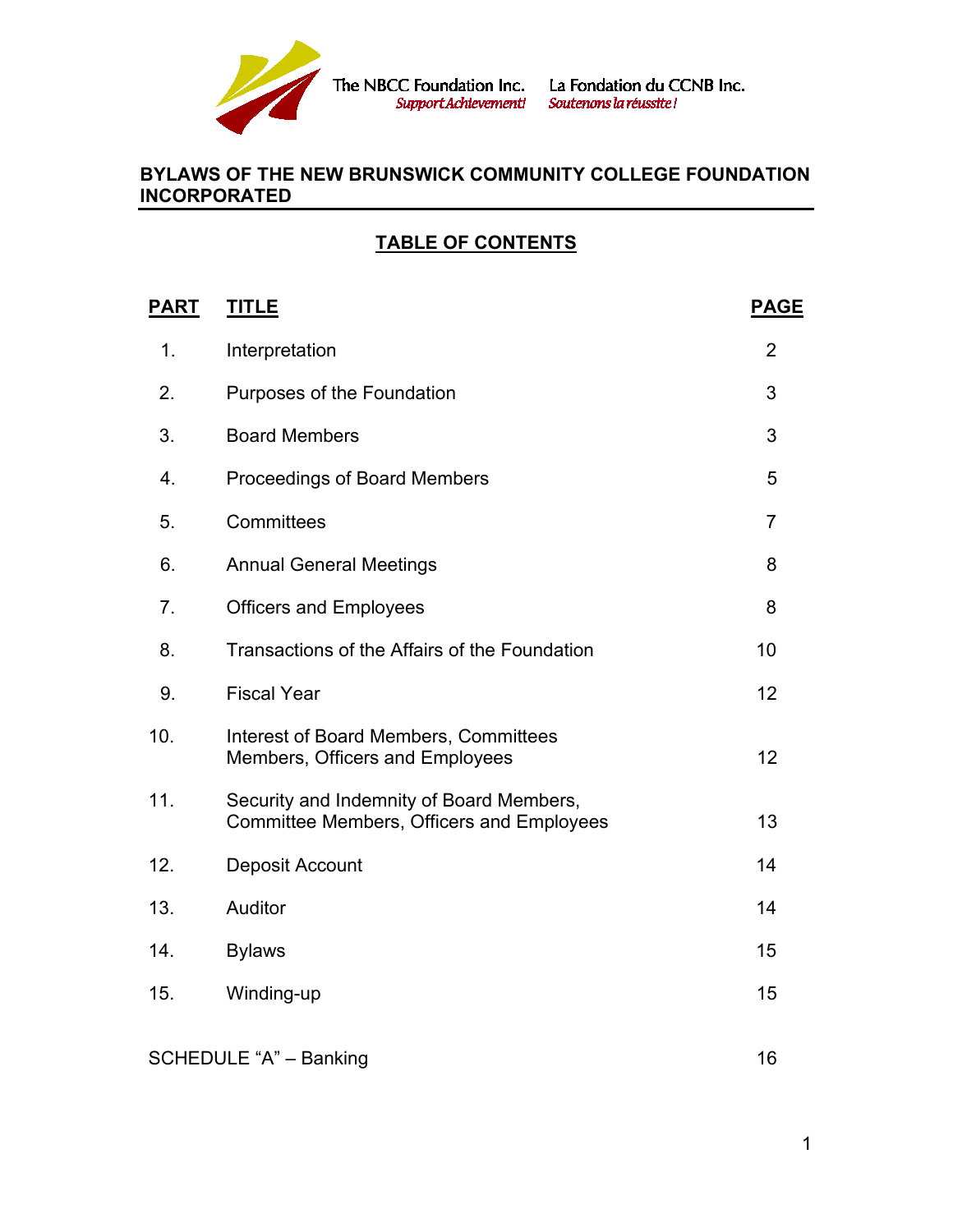

SupportAchievement!

#### **BYLAWS OF THE NEW BRUNSWICK COMMUNITY COLLEGE FOUNDATION INCORPORATED**

# **Part 1 – Interpretation**

- 1. In these Bylaws; unless the context otherwise requires,
	- a. "Act" means the *Companies Act* of the Province of New Brunswick from time to time in force and all amendments to it;
	- b. "Board" means the Board of the New Brunswick Community College Foundation;
	- c. "Board Member" means a Trustee of the New Brunswick Community College Foundation for the time being;
	- d. "Bylaws" means the Bylaws of the New Brunswick Community College Foundation;
	- e. "Committee" means a committee established by the Board under Part 5 of these Bylaws;
	- f. "Committee Member" means a member of a committee established by the Board under Part 5 of these Bylaws;
	- g. "Foundation" means the New Brunswick Community College Foundation;
	- h. "Registered address" of a Board Member or a Committee Member means his or her address as recorded in the Register of Board Members and Committee Members required to be kept under these By-laws;
	- i. "Resolution" means a resolution passed in a meeting of the Board Members which received a majority of affirmative votes;
	- j. "College" means the New Brunswick Community College and/or the Collège communautaire du Nouveau-Brunswick and/or the New Brunswick College of Craft and Design.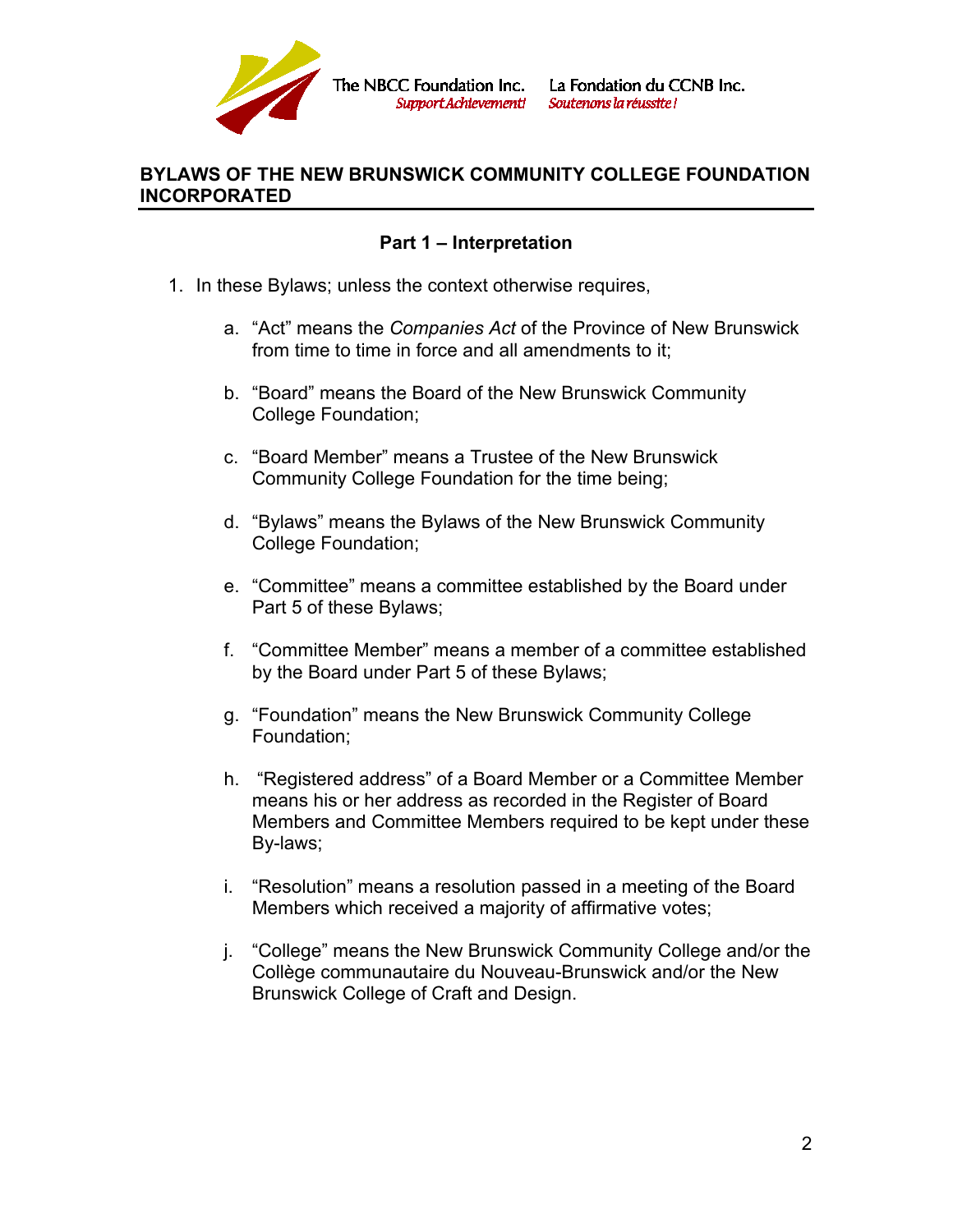

The NBCC Foundation Inc. SupportAchievement!

La Fondation du CCNB Inc. Soutenons la réussite!

## **BYLAWS OF THE NEW BRUNSWICK COMMUNITY COLLEGE FOUNDATION INCORPORATED**

# **Part 2 - Purposes of the Foundation**

- 2. The purposes of the Foundation are:
	- a. to receive gifts of real and personal property, including money, on behalf of the institution or institutions,
	- b. to invest and administer the property received,
	- c. in coordination with the Colleges, to encourage, facilitate and carry out programs and activities that will directly or indirectly increase the financial support of or confer a benefit on the institution or institutions, or on the institutions' students, and
	- d. to make grants and gifts to the institutions' students by way of scholarships and bursaries, or to the institution or institutions, in support of their programs and activities.

#### **Part 3 – Board Members**

- 3. The Board may exercise all such powers and do all such acts and things as the Foundation may do subject to the provisions of
	- a. all laws affecting the Foundation;
	- b. all Regulations made pursuant to the Companies Act; and
	- c. Bylaws made pursuant to Section 18 of the Act.
- 4. The Board consists of trustees appointed by the Board, and is composed of
	- a. Four persons recommended by the New Brunswick Community College, one of whom shall be the Chief Executive Officer of the College, one of whom shall be a recent (within the previous 1-3 years) graduate of NBCC and who is not an employee of NBCC, and the other two of whom shall not be employed by the College;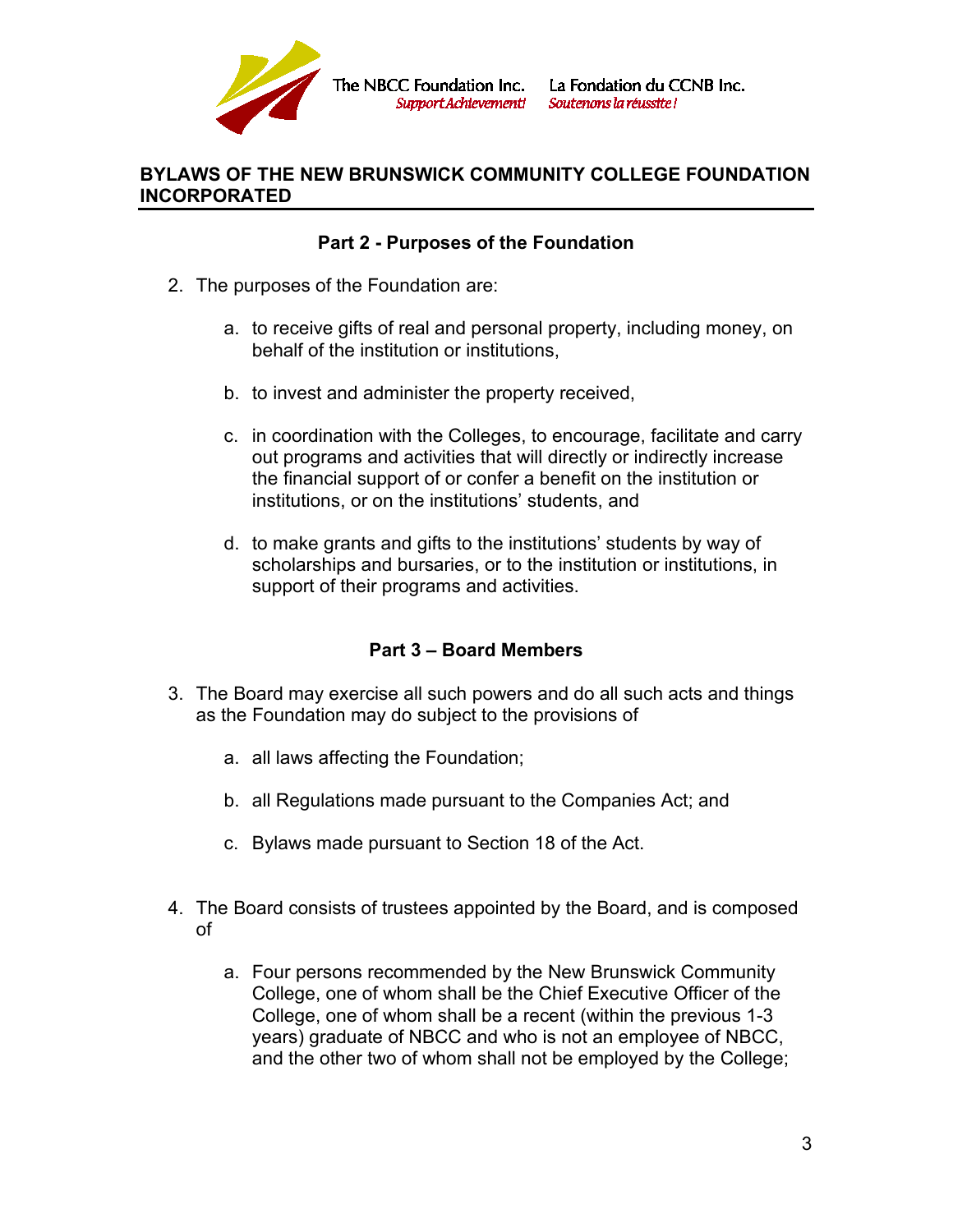

- b. Four persons recommended by the Collège communautaire du Nouveau-Brunswick, one of whom shall be the Chief Executive Officer of the Collège, one of whom shall be a recent (within the previous 1-3 years) graduate of CCNB and who is not an employee of CCNB, and the other two of whom shall not be employed by the Collège;
- c. The Director of the New Brunswick College of Craft and Design; and
- d. Two persons recommended at large, by the Board.
- 5. Appointments of Board Members shall be for a period of four years, and are renewable, except for
	- a. The recent graduate appointees, which are non-renewable. (Upon completion of his or her mandate, an appointee appointed under this category per 4.a or 4.b may be appointed to another category under 4, provided a vacancy exists.)
- 6. The Chair of the Board shall be elected at a meeting of the Board. The mandate of the Chair shall be for a period of two years and is renewable.

A Vice Chair shall also be elected at a meeting of the Board. The mandate of the Vice Chair shall be for a period of two years and is renewable. The Vice Chair shall assume the role and responsibilities of the Chair, in the absence of the Chair.

- 7. A person shall cease to be a Board Member
	- a. by mailing or delivering his or her resignation in writing to the Executive Director, or another person designated by the Board, at the address of the Foundation;
	- b. on expiry of his or her term of appointment to the Board;
	- c. on rescission of his or her appointment by a decision of the Board.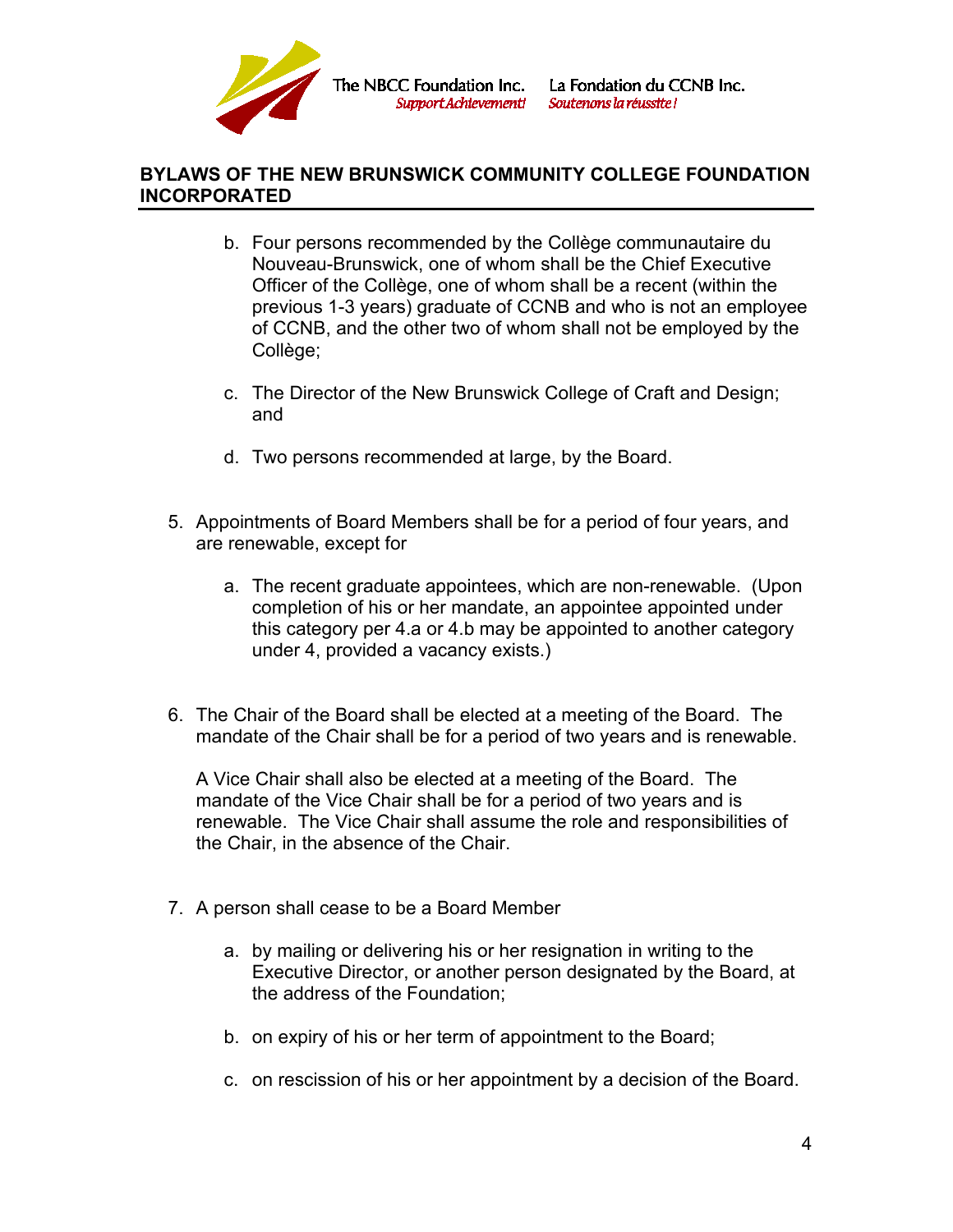

- 8. Where a vacancy arises on the Board, the Board shall immediately seek to fill the vacancy. In filling a vacancy, the Board shall give consideration to: gender balance, geographic distribution, linguistic balance, privatesector experience, post-secondary education experience or affinity, community profile, and other such factors as may be desirable at the time of the vacancy.
- 9. A vacancy on the Board does not impair the authority of the remaining Members of the Board to act, provided there are at least three Members of the Board still holding office.
- 10.On being appointed to membership, each Board Member is entitled to, and the Foundation shall give him or her, a copy of the Bylaws, and the most recent financial statements of the Foundation.
- 11.Board members shall serve without remuneration but may be reimbursed for reasonable expenses incurred in connection with the work of the Foundation. Related reasonable expenses are to be reimbursed according to the Foundation Travel Policy approved by the Board.

# **Part 4 – Proceedings of Board Members**

- 12.The Board may meet together at such places as it deems fit for the dispatch of business.
- 13.The Chairperson of the Board may at any time, and the Executive Director, or another person designated by the Board, shall, on the request of any other Board Member convene a meeting of the Board.
- 14.The Board shall give not less than 7 days' written notice of a meeting of the Foundation to its Board Members, but the Board Members may waive or reduce the period of notice for a particular meeting by unanimous consent in writing, in either electronic media or hard copy.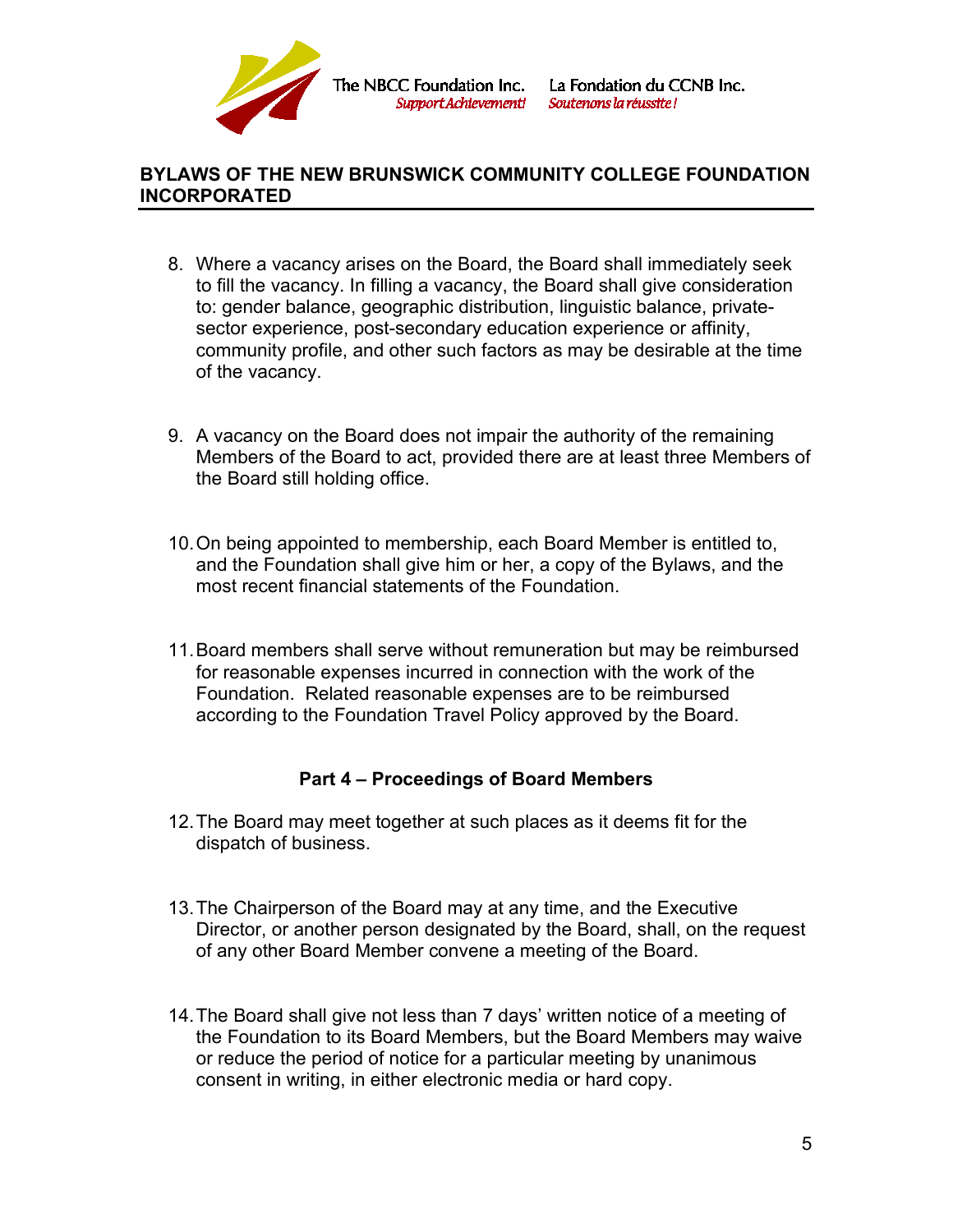

The NBCC Foundation Inc. Sunnort Achievementl

# **BYLAWS OF THE NEW BRUNSWICK COMMUNITY COLLEGE FOUNDATION INCORPORATED**

- a. A notice may be given to a Board Member, either personally or by mail to him or her at his or her registered address, or by e-mail.
- b. A notice sent by mail shall be deemed to have been given on the second day following that on which the notice is posted, and in proving that notice has been given, it is sufficient to prove that the notice was properly addressed and put in a Canadian post office receptacle.
- 15.Notice of a meeting shall be given to every Board Member shown on the Register of the Board.
- 16.No business, other than the adjournment or termination of the meeting, shall be conducted by the Board at time when a quorum is not present.
	- a. If at any time during a meeting there ceases to be a quorum present, business then in progress shall be suspended until there is a quorum present.
	- b. A quorum is a majority of Board Members holding office.
	- c. Matters arising at any meeting of the Board shall be decided by resolution.
	- d. Resolutions proposed at a meeting must be seconded and the Chairperson of a meeting may not move or propose a resolution.
	- e. Each Board Member shall have and cast one vote in the form of a "yes/oui" or "no/non" verbal response to the question, unless a member chooses to abstain from a vote.
	- f. In the case of an equality of votes the Chairperson shall not have a casting or second vote in addition to the vote to which he or she is entitled as a member and the proposed resolution shall not pass.
	- g. Resolutions concerning the appointments of Board Members shall be made prior to formally asking prospective members to sit on the Board, and must receive unanimous approval from all Board Members, else the proposed resolution shall not pass.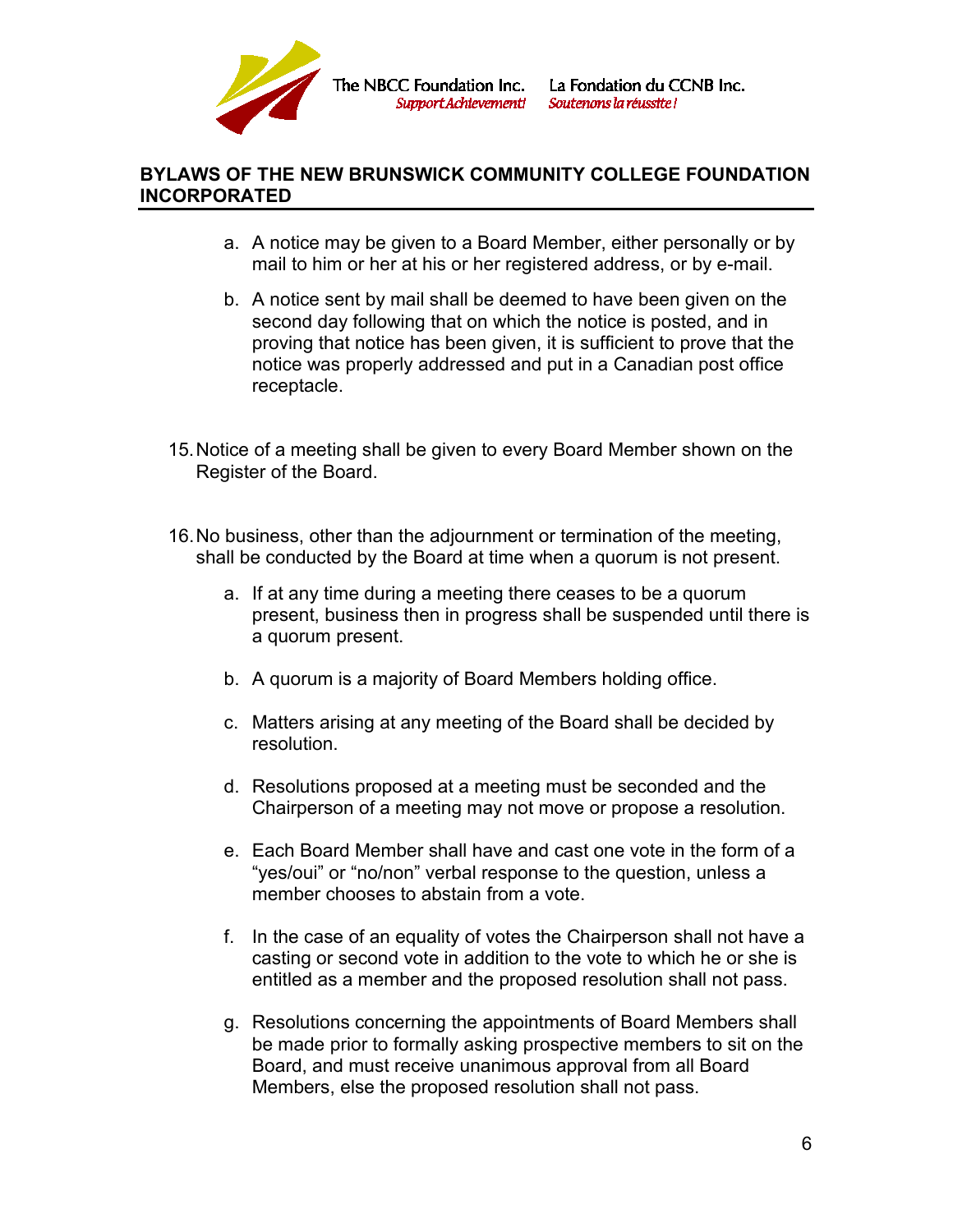

- h. If the NBCC CEO or CCNB CEO or NBCCD Director deem it necessary to designate a member of their senior management team to represent their institution for the coming year, they may do so on an annual basis at the Foundation Annual General Meeting. It is understood that the chosen designated individual above will be subject to all Foundation Bylaws, Processes and Policies as pertaining to Board membership.
- 17.If at a meeting of the Board there is no Chairperson present within 15 minutes after the time appointed for holding the meeting, the Board Members present shall choose one of their number to act as Chairperson.

# **Part 5 - Committees**

- 18.Subject to Bylaw 19, the Board may establish by resolution, a Committee or Committees and may delegate any, but not all, of its powers to a Committee.
	- a. Where the Board establishes a Committee, the Board may appoint Board Members and persons other than Board Members but any Committee so established shall comprise at least one person who shall be a Board Member.
	- b. A Committee so formed and the exercise of the power so delegated shall conform to any rules that from time to time may be imposed on it by resolution of the Board, and shall report every act and thing done in the exercise of those powers to the earliest meeting of the Board to be held next after it has been done.
	- c. The Board, by resolution, shall determine for the purpose of conducting the affairs of a Committee, what constitutes a quorum and the number of votes to carry a motion by a Committee.
- 19.The Board may establish a Committee to advise on:
	- a. acceptance or rejection of a gift, devise, bequest or donation proposed to be made to the Foundation, or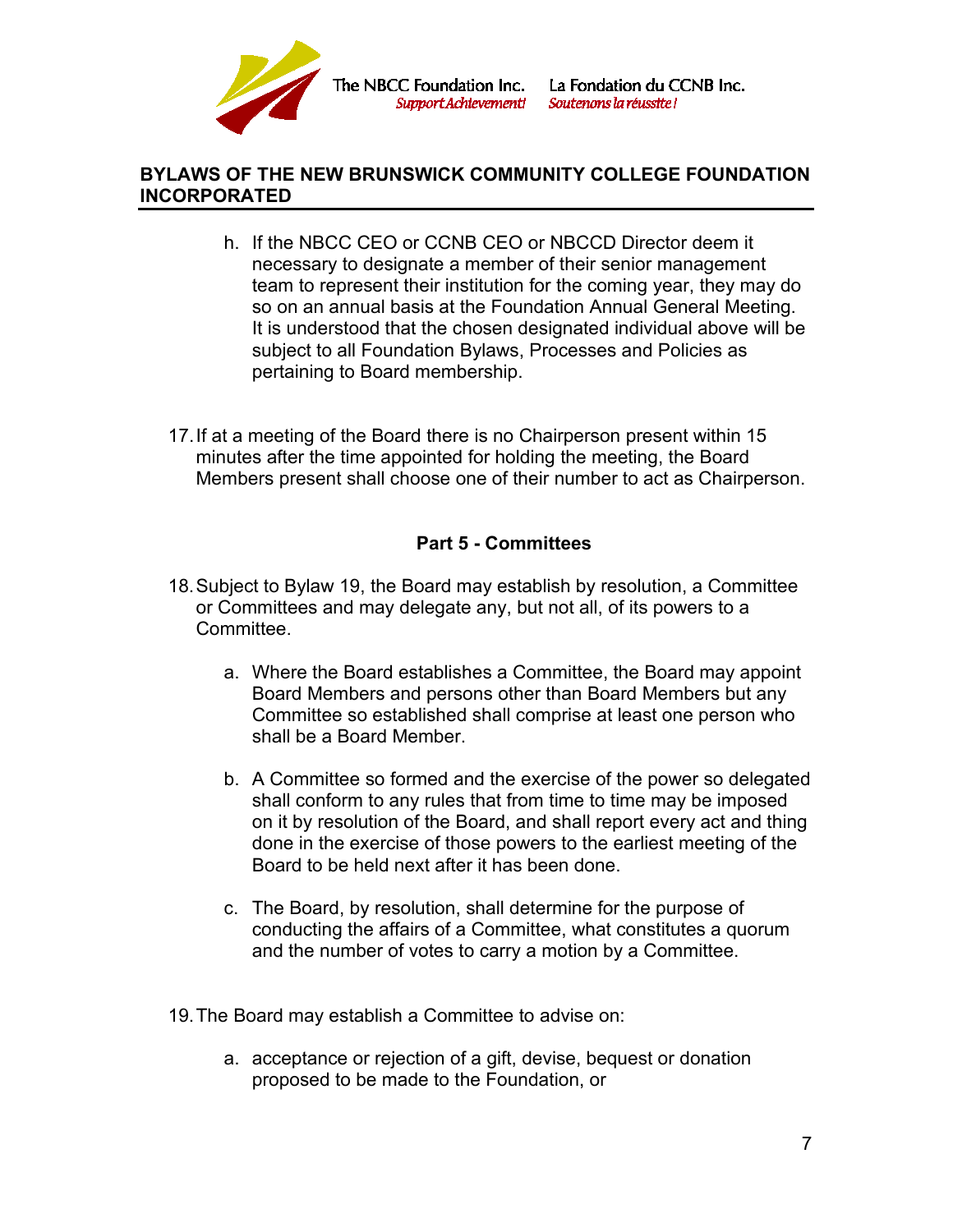

- b. approval, allocation and distribution of real and personal property, including money, available for the benefit of the College or its students.
- 20.If the Board Member who is elected Chairperson of the Board is a member of a Committee, he or she shall be the Chairperson of its meetings and otherwise a Committee may elect a Chairperson of its meetings.
- 21.A Committee may meet and adjourn as it thinks proper and shall meet at the direction of the Chairperson of the Board, or another person designated by resolution of the Board.
- 22.A Committee Member shall not receive remuneration for his or her duties as a Committee Member other than the payment of expenses incurred in the discharge of those duties.
- 23.The provisions relating to the Proceedings of Board Members set forth in Part 4 shall apply *mutatis mutandis* to meetings of Committees except as otherwise provided under this Part.

# **Part 6 – Annual General Meetings**

- 24.The annual meeting of the Board shall be held once every calendar year and not more than three months after the end of each Fiscal year.
- 25.The quorum for the transaction of business at an annual meeting shall be a majority of Board Members.
- 26.The Chairperson, or another person designated by the Board, shall place before each annual meeting
	- a. the financial statements;
	- b. the report of the auditor; and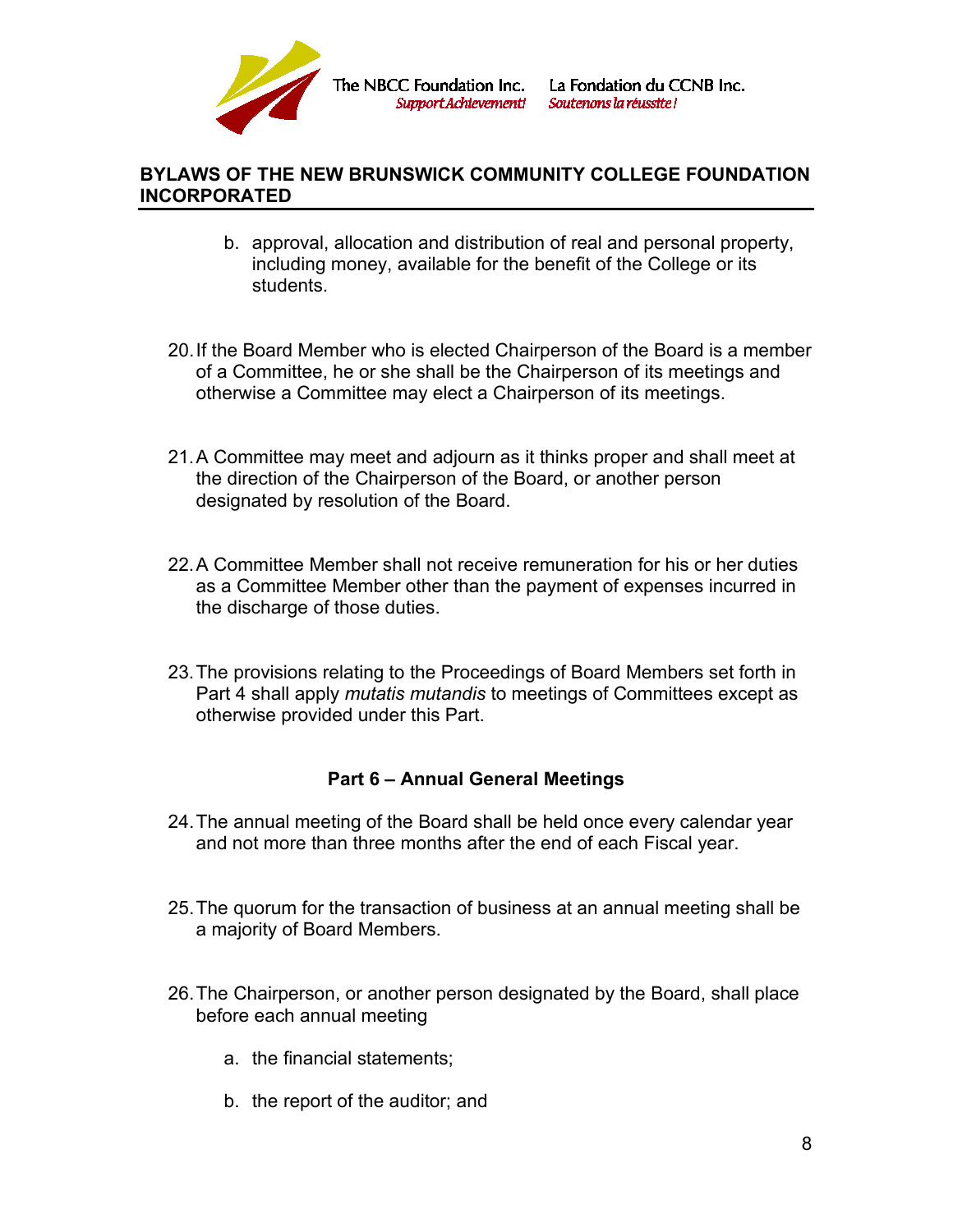

c. such further information respecting the Foundation that the Bylaws require.

# **Part 7 – Officers and Employees**

- 27.The Board may appoint by resolution an Executive Director who shall be responsible for:
	- a. establishing and maintaining financial records including books of account satisfactory to the Board;
	- b. rendering financial statements to the Board and others when required; and
	- c. preparing, and submitting to the Board for its approval, an annual operating budget.
	- d. attending to the correspondence of the Foundation;
	- e. issuing notice of meetings of the Board;
	- f. keeping minutes of all meetings of the Board;
	- g. having custody of the common seal of the Foundation;
	- h. having custody of all records and documents of the Foundation; and
	- i. maintaining the Register of Board Members and Committee Members.
- 28.In the absence of the Executive Director from a meeting, the Board shall appoint another person to act as Secretary at that meeting.
- 29.The Board shall by resolution determine the terms and conditions of employment and the amount of remuneration, if any, of the Executive Director .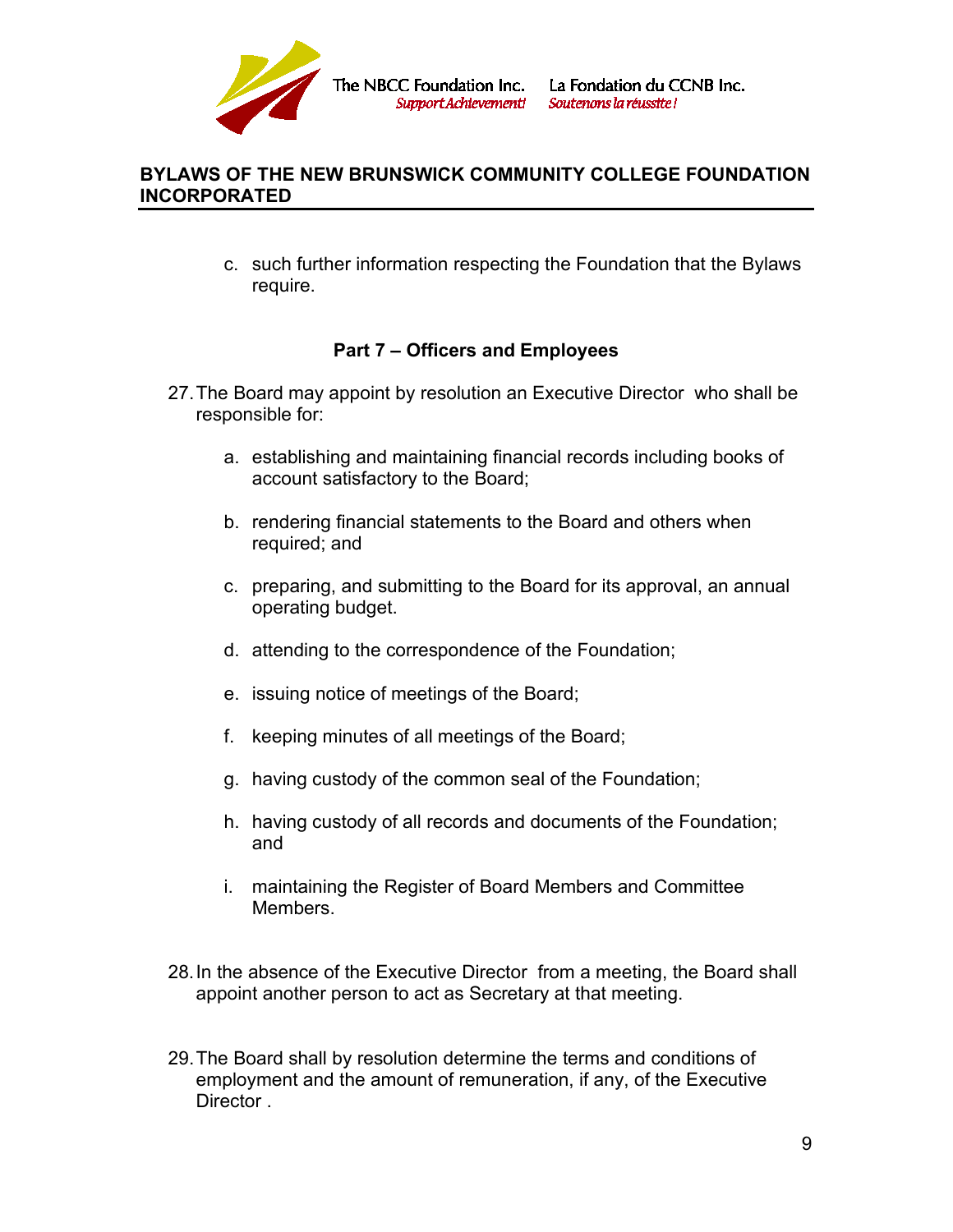

- 30.The Board may by resolution vary the duties and responsibilities of the Executive Director as it deems necessary and appropriate to carrying out the purposes of the Foundation.
- 31.The Board may appoint by resolution such other officers and employees as it deems necessary and appropriate and shall set their duties, terms and conditions of employment, and remuneration.
- 32.The Board may appoint a Board Member as an officer.
- 33.An officer who is also a Board Member shall not receive remuneration for his or her duties as an officer other than the payment of expenses incurred in discharging those duties.

#### **Part 8 – Transactions of the Affairs of the Foundation**

- 34.The Board may provide a common seal for the Foundation and may destroy a seal and substitute a new seal in its place.
- 35.Where the Board adopts a seal, the seal shall bear the name of the Foundation.
- 36.The common seal shall be affixed only as authorized by a resolution of the Board.
- 37.Unless otherwise provided by these Bylaws or by resolution of the Board, all documents signed and executed on behalf of the Foundation, whether or not under seal, shall be signed by at least two Board Members, or the Executive Director and at least one Board Member.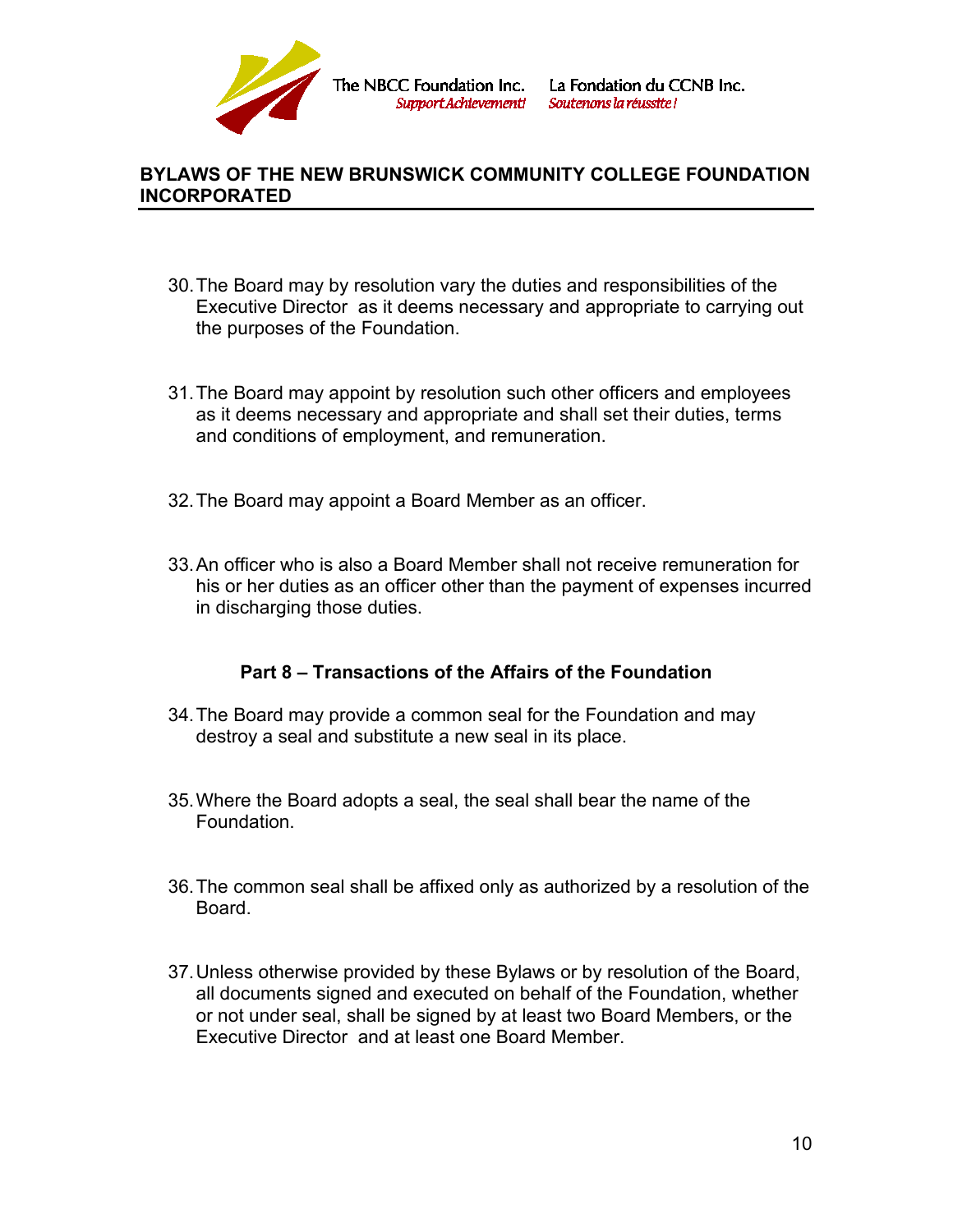

- 38.The Board shall establish a records office for the Foundation which shall have an address in the Province of New Brunswick to which all communications and notices may be sent and at which all process may be served.
- 39.The Board shall ensure that all documents, copies of documents, registers, minutes and records of the Foundation, including its financial records, are kept at the records office of the Foundation.
- 40.Notwithstanding Bylaw 39, the Board may by resolution permit some of the documents, including its financial records, to be kept at places in the Province of New Brunswick other than the address of the Foundation.
- 41.The Board shall cause minutes to be duly entered in books provided for the purposes:
	- a. of all appointments of officers and employees;
	- b. of the names of the Board Members present at each meeting of the Board, and of any Committee established by the Board; and
	- c. of all resolutions and proceeding of all meetings of the Board and of all meetings of any Committee established by the Board.
- 42.The Board may delegate, by resolution, to the Executive Director , and such other persons as the Board may designate, authority to:
	- a. manage and invest monies, manage property, and negotiate contracts, trusts and agreements of a certain nature or value and to execute same on behalf of the Foundation; and
	- b. receive on behalf of the Foundation monies and real and personal property of every nature and kind and to issue receipts under the provisions of the *Income Tax Act* (Canada) evidencing a gift to the Foundation with respect to such monies and property which are gifts.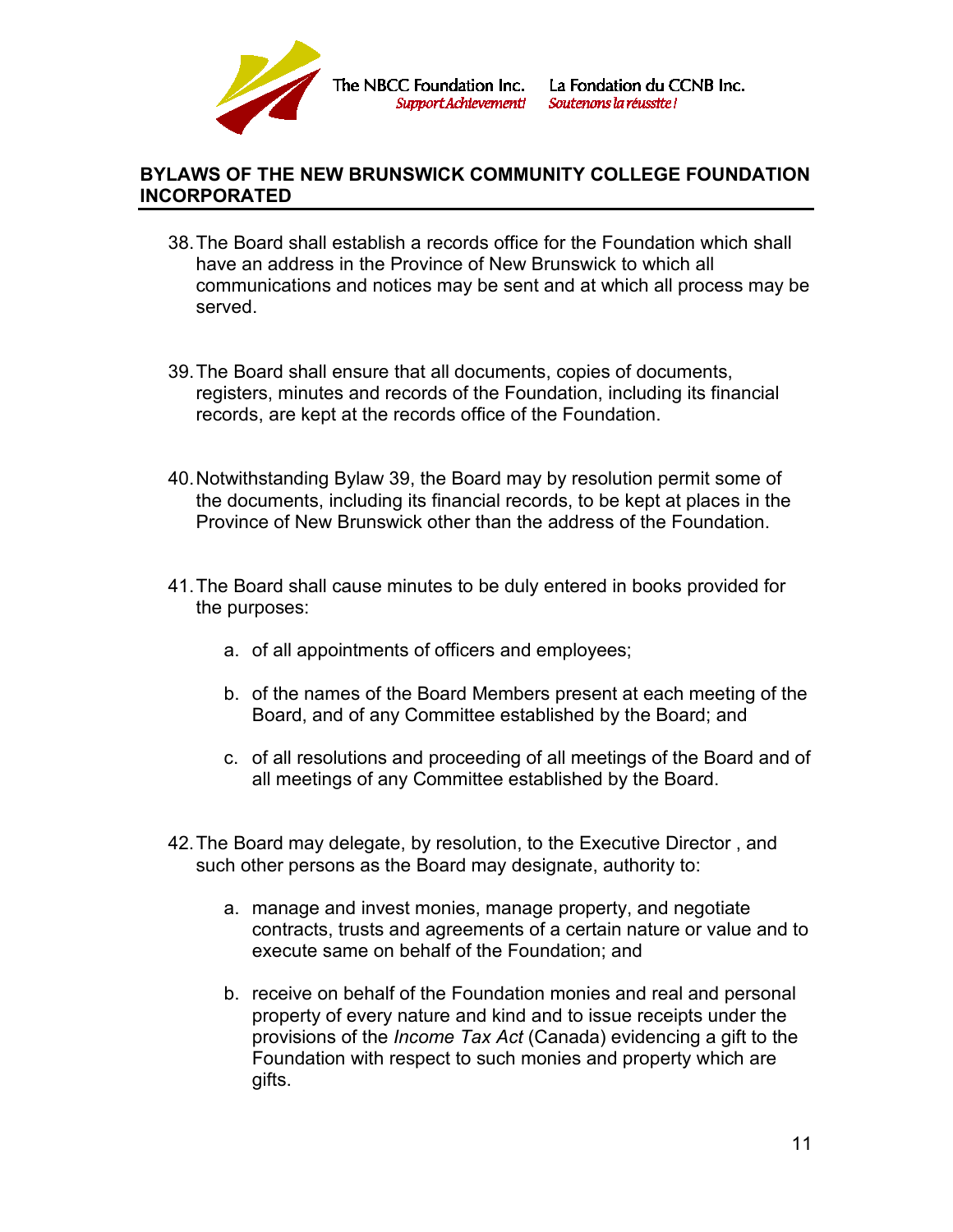

- 43.The Board, by resolution, may delegate authority for day to day investment decisions to investment counsel, who shall comply with the provisions of the Act and with any rules, policies or procedures which the Board may establish by resolution.
- 44.With respect to gifts of monies received, whether by way of devise, bequest or trust, or otherwise, to which the donor has attached any provisions as to the utilization of the monies, and where the fair value of the monies, limited to cash and marketable commodities, comprising of a single gift exceeds \$100,000, no income tax receipt shall be issued without the prior approval of the Board, which shall be considered at the first meeting of the Board immediately following the receipt of such monies or property.
- 45.The Board shall determine by resolution the manner in which the monies, including capital and income, and property available in each year shall be used and distributed.
- 46.Notwithstanding Bylaw 45, the Board shall be governed by the provisions of any gift, devise, bequest or trust or any conditions in a transfer from the College in making its determination under Bylaw 45.

# **Part 9 – Fiscal Year**

47.The Fiscal Year of the Foundation shall commence on April 1 and end on March 31 of the following year.

#### **Part 10 – Interest of Board Members, Committee Members, Officers and Employees**

48.A Board Member, Committee Member, officer or employee of the Foundation who has, directly or indirectly, an interest in a proposed contract, transaction or arrangement with the Foundation shall disclose fully and promptly the nature and extent of his or her interest to the Board at a meeting of the Board.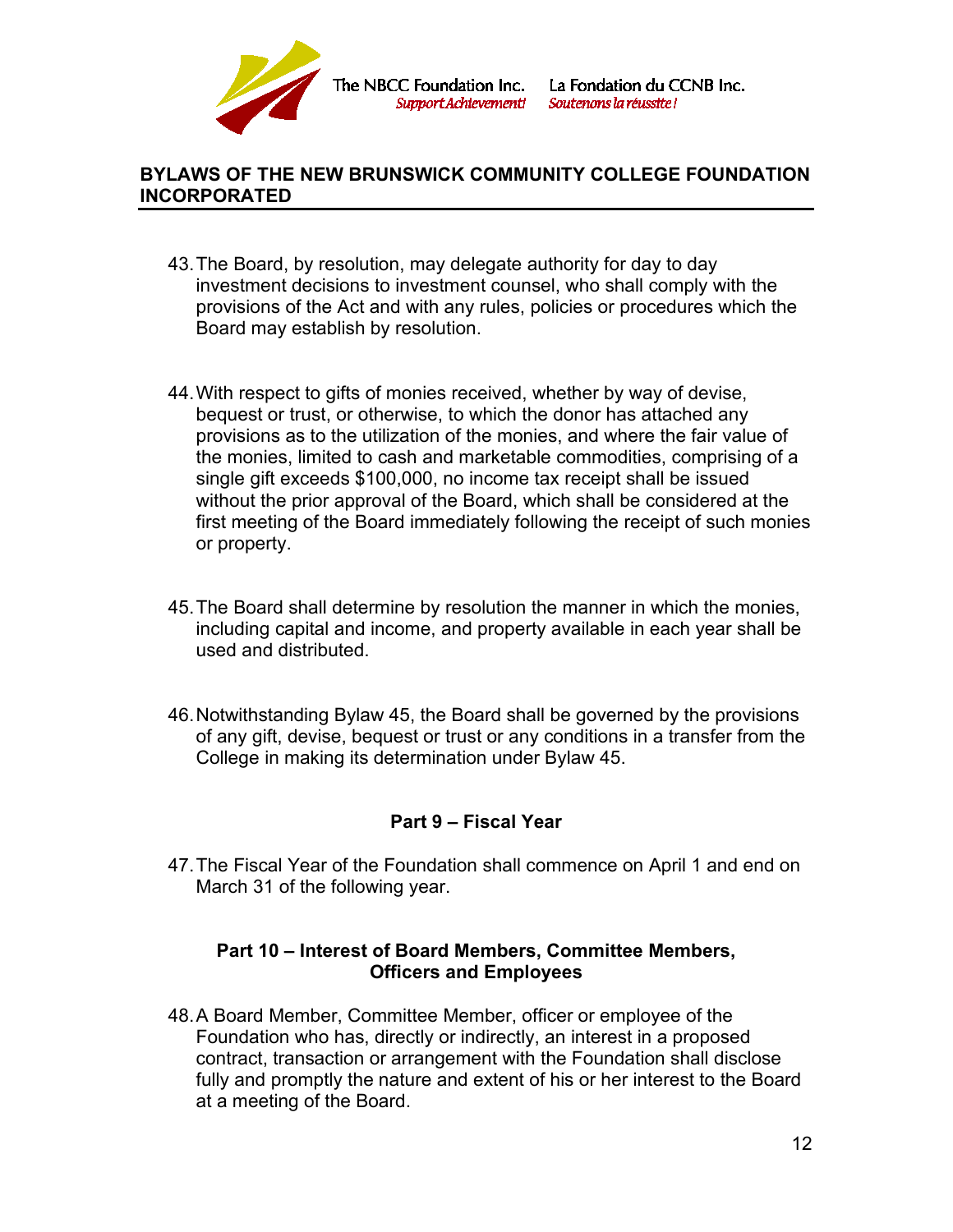

- 49.A Board Member, Committee Member, officer or employee referred to in Bylaw 48 shall account to the Board for profit made as a consequence of the Foundation entering or performing the proposed contract, transaction or arrangement, unless
	- a. he or she discloses his or her interest as required by Bylaw 48;
	- b. after his or her disclosure the proposed contract or transaction is approved by the Board; and
	- c. in the case of a Board Member or Committee Member, he or she abstains from voting on the approval of the proposed contract, transaction or arrangement; or

#### unless

- d. the contract, transaction or arrangement was reasonable and fair to the Foundation at the time it was entered into; and
- e. after full disclosure of the nature and extent of his or her interest in the contract, transaction or arrangement, it is approved by resolution of the Board.
- 50.A Board Member or Committee Member, referred to in Bylaw 48 shall not be counted in the quorum at a meeting of the Board or at a Committee meeting at which the proposed contract, transaction or arrangement is approved.

#### **Part 11 – Security and Indemnity of Board Members, Committee Members, Officers and Employees**

- 51.The Board may require an officer or employee to give the security it considers sufficient for the faithful discharge of his or her duties and the cost of such security, if any, shall be borne by the Foundation.
- 52.The Foundation shall indemnify all Board Members or former Board Members, and their heirs and personal representatives, against all costs,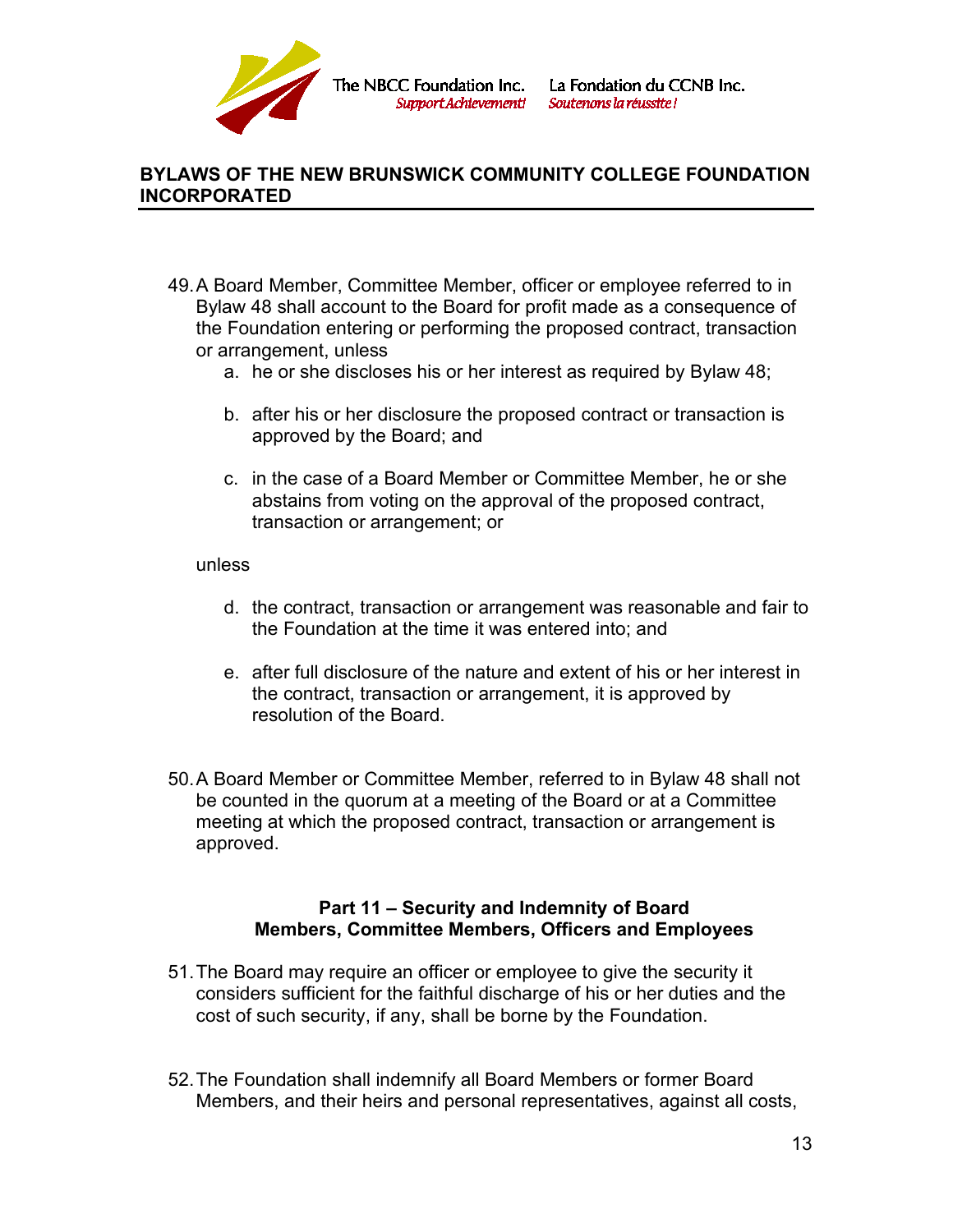

charges and expenses actually and reasonably incurred by the Board Members or former Board Members as a result of anything done in good faith by any Board Member or former Board Member in the exercise of a power given by the Act.

- 53.The Board may, by resolution, authorize the Foundation to indemnify a person, other than a Board Member who is, or was, a Committee Member, an officer or former officer, employee or former employee, and his or her heirs and personal representatives, against all costs, charges and expenses, actually and reasonably incurred by him or her, in a civil, criminal or administrative action, or proceeding to which he or she is made a party by reason of being or having been a Committee Member, officer or employee, if he or she acted in good faith.
- 54.The indemnity authorized by these Bylaws shall be applicable only to the extent that such indemnity shall not duplicate indemnity or reimbursement which the person seeking indemnity hereunder has received or shall receive otherwise than by virtue of these Bylaws.
- 55.The Foundation will purchase and maintain insurance for the benefit of a Board Member, Committee Member, officer or employee against personal liability incurred by him or her as a Board Member, Committee Member, officer or employee, as the case may be, and Bylaws 48 to 50, do not apply in respect of the purchase or maintenance of that insurance.

# **Part 12 – Deposit Account**

56.The Board shall maintain at least one account with a chartered bank, credit union or trust company for the deposit of funds and shall in consultation with the Auditor of the Foundation ensure that appropriate controls are imposed on such accounts.

#### **Part 13 – Auditor**

57.The Board shall appoint an auditor to audit the accounts of the Foundation.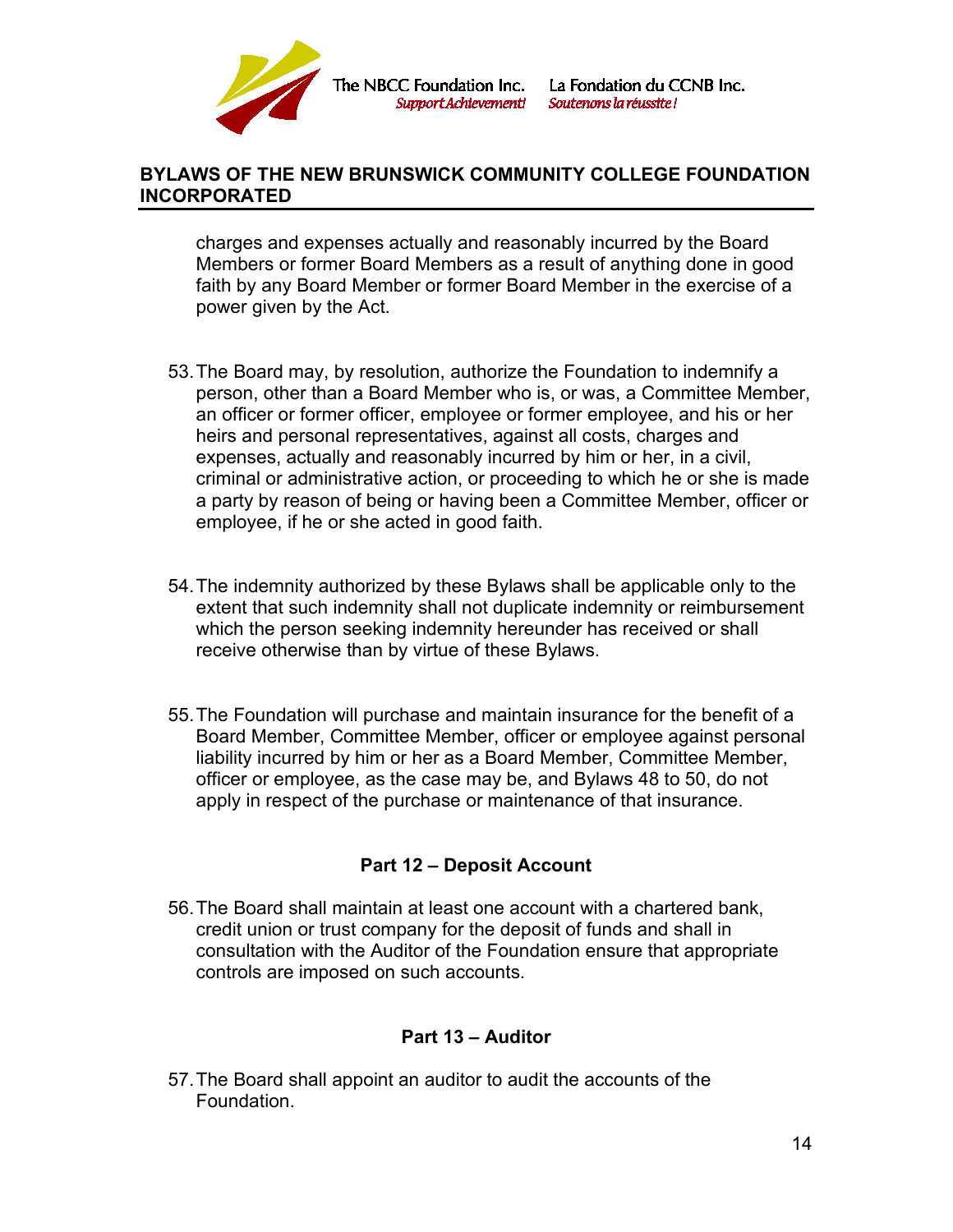

- 58.The auditor appointed by the Board shall be a practicing public accountant.
- 59.The expenses of an audit conducted by an auditor are payable by the foundation as part of the costs of administration of the foundation.

## **Part 14 – Bylaws**

60.The Board shall establish the Bylaws of the Foundation and changes to the Bylaws by resolution of the Board.

# **Part 15 – Winding-up**

- 61.On the winding-up of the Foundation its assets shall be applied as follows:
	- a. firstly, to pay the costs of winding-up;
	- b. secondly, to pay the liabilities of the Foundation;
	- c. thirdly, with respect to any remaining assets that were gifts received by the Foundation in relation to a particular institution, by transferring those assets with any accrued income to the institution; and
	- d. lastly, by transferring any assets not designated for a particular institution, to the three institutions in the proportions used for awards distributions by the Foundation.

Adopted by Resolution of the Board of Trustees of the New Brunswick Community College Foundation this 24th day of September 2021 (per Minutes).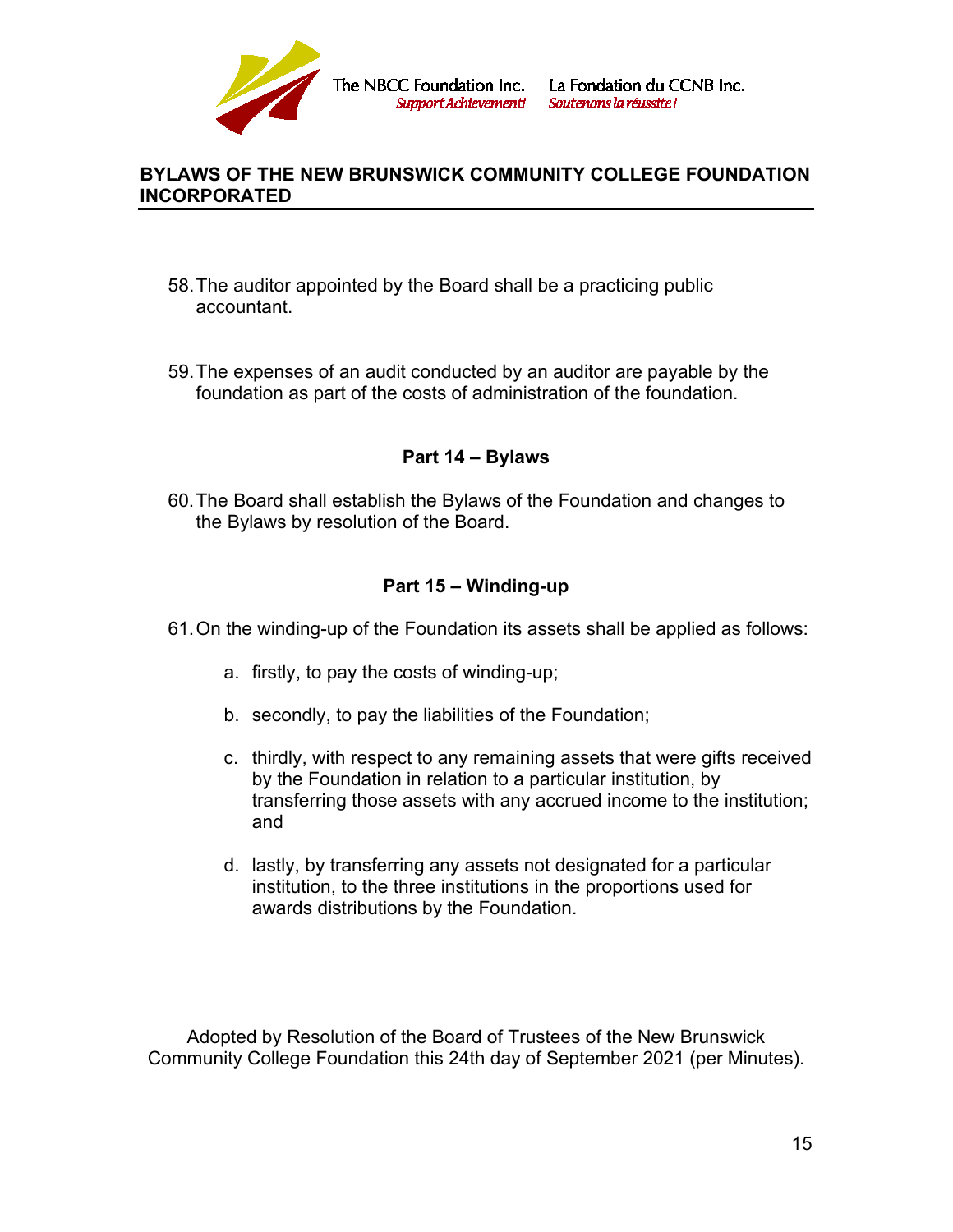

The NBCC Foundation Inc. La Fondation du CCNB Inc.<br>Support Achievement! Soutenons la réussite!

# **BYLAWS OF THE NEW BRUNSWICK COMMUNITY COLLEGE FOUNDATION INCORPORATED**

Guy Laviolette Jim Jordan<br>Chairperson Executive L

 $\mathscr{P}$ 

**Executive Director**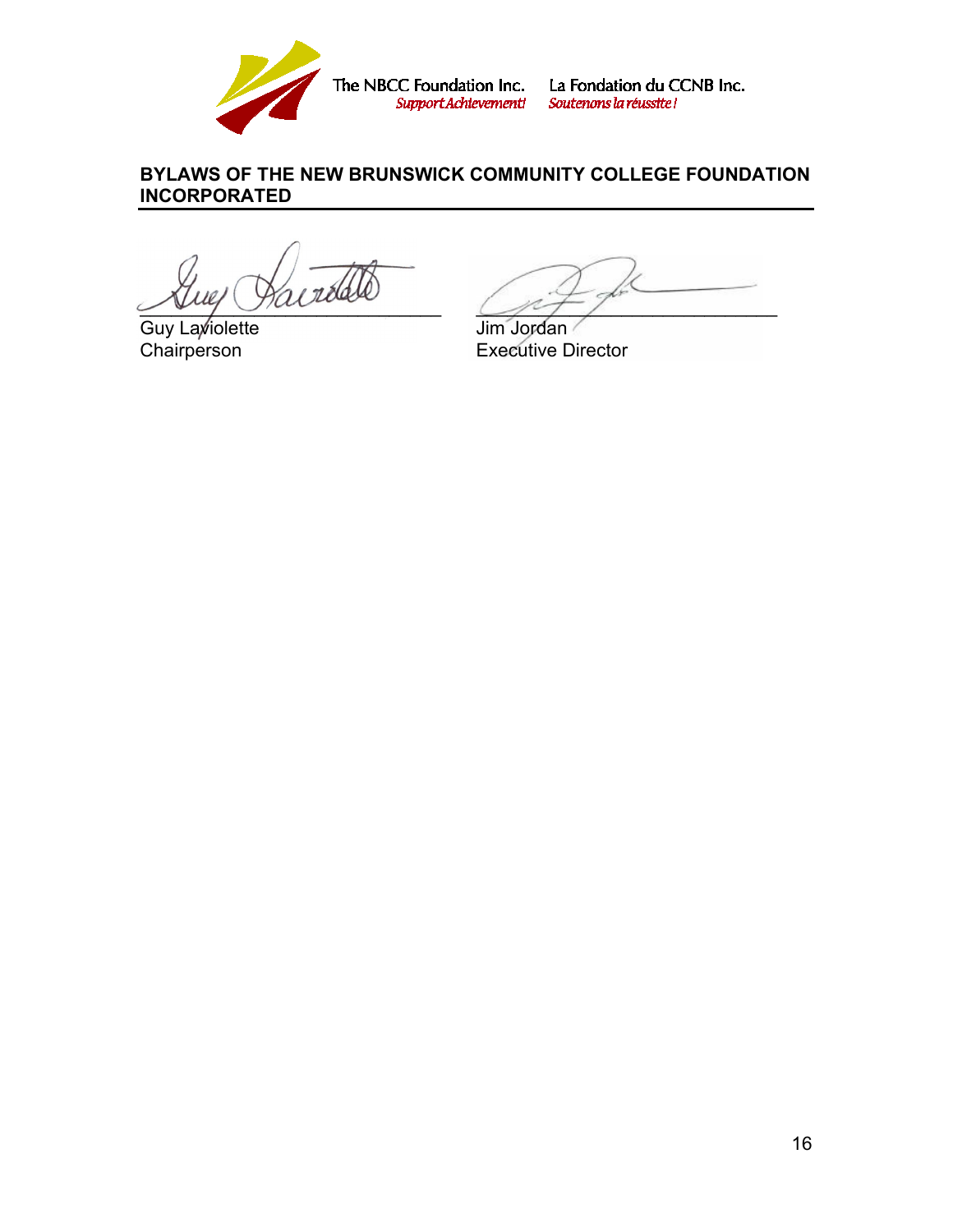

The NBCC Foundation Inc. **Support Achievement!**  La Fondation du CCNB Inc. Soutenons la réussite!

#### **BYLAWS OF THE NEW BRUNSWICK COMMUNITY COLLEGE FOUNDATION INCORPORATED**

## SCHEDULE "A"

#### RESOLUTION OF THE BOARD OF TRUSTEES OF THE NEW BRUNSWICK COMMUNITY COLLEGE FOUNDATION

#### **Banking**

RESOLVED THAT:

Effective immediately, with reference to the duties and responsibilities in relation to all cheques, drafts and orders for the payment of money on behalf of the Foundation and the duties and signing authorities as stated in bank forms in order for the Foundation to establish its banking arrangements with its authorized bankers, the following are authorized:

The Executive Director Each Trustee The Manager of Administration and Awards assigned to the support of the **Foundation** 

with the following limitations to apply:

- (a) Any two of the above authorities may sign on cheques, drafts or orders.
- (b) Notwithstanding (a) above, the Executive Director and the Manager of Administration and Awards may not co-sign any cheques, drafts or orders for personal expenses claimed by the Executive Director or the Manager of Administration and Awards .
- (c) The Executive Director is authorized on behalf of the Foundation to receive all paid cheques and other debit vouchers charged to any account of the Foundation and to execute from time to time the Bank's form of receipt thereof.
- (d) All cheques, drafts or orders presented for payment bearing facsimile signatures imprinted by a cheque signing machine of the Executive Director and any one of the above signing authorities are a valid and legal direction of payment to the Foundation's bankers.
- (e) That the Executive Director and any one of the above authorities are authorized to sign for entry to a Safety Deposit Box or Boxes maintained by the Foundation at any bank.